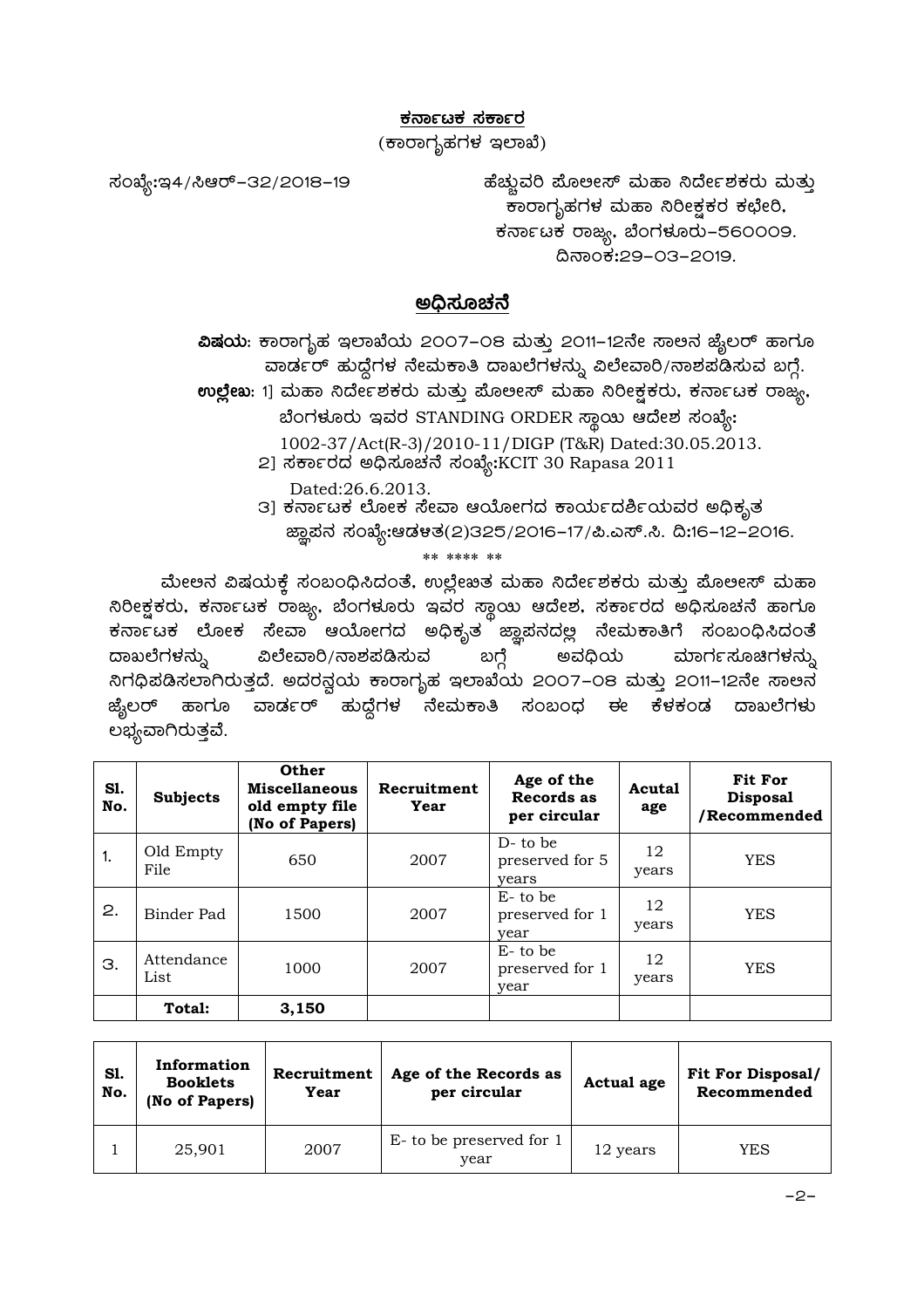| S1.<br>No. | Used<br><b>Envelops</b><br>(No of Papers) | Recruitment<br>Year | Age of the Records<br>as per circular | Actual<br>age | <b>Fit For Disposal/</b><br>Recommended |
|------------|-------------------------------------------|---------------------|---------------------------------------|---------------|-----------------------------------------|
|            | 16,258                                    | 2007                | E- to be preserved for<br>vear        | 12 years      | <b>YES</b>                              |

| S1.<br>No. | Un used<br><b>Envelops</b><br>(No of Papers) | Recruitment<br>Year | Age of the Records<br>as per circular | Actual<br>age | <b>Fit For Disposal/</b><br>Recommended |
|------------|----------------------------------------------|---------------------|---------------------------------------|---------------|-----------------------------------------|
|            | 24,400                                       | 2007                | E- to be preserved for<br>i vear      | 12 years      | YES                                     |

| S1.<br>No. | <b>Applications</b><br>(No of<br>Papers) | <b>Enclosures</b><br>(No of<br>Papers) | Recruitment<br>Year | Age of the<br>Records as per<br>circular | Actual<br>age | <b>Fit For</b><br>Disposal/<br>Recommended |
|------------|------------------------------------------|----------------------------------------|---------------------|------------------------------------------|---------------|--------------------------------------------|
|            | 16.927                                   | 84,635                                 | 2007                | $E$ - to be<br>preserved for 1<br>vear   | 12<br>years   | yes                                        |

| Sl.<br>No. | Unused<br>Applications<br>(No of<br>Papers) | <b>Enclosures</b><br>(No of<br>Papers) | Recruitment<br>Year | Age of the<br>Records as per<br>circular | Actual<br>age | Fit For<br>Disposal/<br>Recommended |
|------------|---------------------------------------------|----------------------------------------|---------------------|------------------------------------------|---------------|-------------------------------------|
|            | 22,352                                      |                                        | 2007                | $E$ - to be<br>preserved for 1<br>vear   | 12<br>years   | yes                                 |

|            | <b>PST/PET</b>              |                                          |                     |                                          |               | <b>Fit For</b>           |
|------------|-----------------------------|------------------------------------------|---------------------|------------------------------------------|---------------|--------------------------|
| S1.<br>No. | Qualified<br>(No of Papers) | <b>DisQualified</b><br>(No of<br>Papers) | Recruitment<br>Year | Age of the<br>Records as per<br>circular | Actual<br>age | Disposal/<br>Recommended |
|            | 1,110                       |                                          | 2007                | $D$ - to be<br>preserved for 5<br>vears  | 12<br>years   | ves                      |

|            | <b>PST/PET</b>                 |                                          |                     | Age of the                              |               | Fit For                  |
|------------|--------------------------------|------------------------------------------|---------------------|-----------------------------------------|---------------|--------------------------|
| S1.<br>No. | Qualified<br>(No of<br>Papers) | <b>DisQualified</b><br>(No of<br>Papers) | Recruitment<br>Year | Records as<br>per circular              | Actual<br>age | Disposal/<br>Recommended |
|            | 274                            |                                          | 2012                | $D$ - to be<br>preserved for<br>5 years | 6<br>years    | <b>ves</b>               |

| S1.<br>No. | <b>Nominal</b><br>Rolls (No<br>of Papers) | Recruitment<br>Year | Age of the Records as<br>per circular | Actual age | <b>Fit For Disposal/</b><br>Recommended |
|------------|-------------------------------------------|---------------------|---------------------------------------|------------|-----------------------------------------|
|            | 6000                                      | 2012                | D- to be preserved for<br>5 years     | 6 year     | ves                                     |

-3-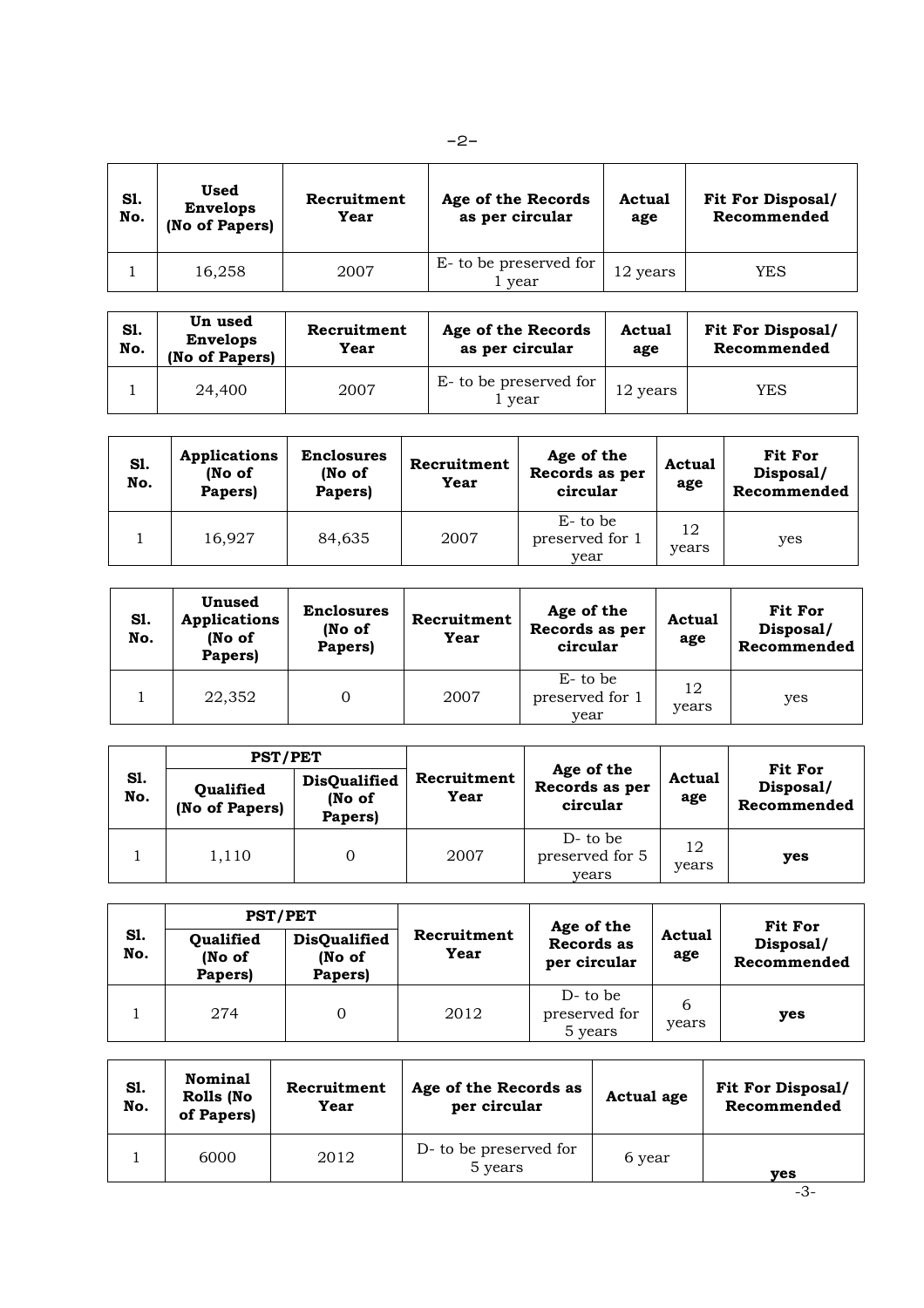| S1.<br>No. | Question<br><b>Papers</b><br>(No of Papers) | Recruitment<br>Year | Age of the Records<br>as per circular | Actual age | <b>Fit For Disposal/</b><br>Recommended |
|------------|---------------------------------------------|---------------------|---------------------------------------|------------|-----------------------------------------|
|            | 9,385                                       | 2007                | D- to be preserved<br>for $5$ years   | 12 years   | YES                                     |

| S1.<br>No. | Question<br><b>Papers</b><br>(No of Papers) | Recruitment<br>Year | Age of the Recordss<br>as per circular | Actual age | <b>Fit For Disposal/</b><br>Recommended |
|------------|---------------------------------------------|---------------------|----------------------------------------|------------|-----------------------------------------|
|            | 27,008                                      | 2012                | D- to be preserved<br>for 5 years      | 6 years    | YES                                     |

| S1.<br>No. | <b>Used OMR Sheets</b><br>(No of Papers) | Recruitment<br>Year | Age of the<br>Records as per<br>circular | Actual age | Fit For<br>Disposal/<br>Recommended |
|------------|------------------------------------------|---------------------|------------------------------------------|------------|-------------------------------------|
|            | 12.007                                   | 2007                | D- to be preserved<br>for 5 years        | 12 years   | <b>YES</b>                          |

| S1.<br>No. | Un used OMR<br>Sheets (No of<br><b>Papers)</b> | Recruitment<br>Year | Age of the<br>Records as per<br>circular | Actual<br>age | <b>Fit For Disposal/</b><br>Recommended |
|------------|------------------------------------------------|---------------------|------------------------------------------|---------------|-----------------------------------------|
|            | 9.234                                          | 2007                | E- to be preserved<br>for 1 year         | 12 years      | YES                                     |

| Sl.<br>No. | <b>Used OMR Sheets</b><br>(No of Papers) | Recruitment<br>Year | Age of the<br>Records as per<br>circular | Actual age | Fit For<br>Disposal/<br>Recommended |
|------------|------------------------------------------|---------------------|------------------------------------------|------------|-------------------------------------|
|            | 27.234                                   | 2012                | D- to be preserved<br>for 5 years        | 6 years    | YES                                 |

| S1.<br>No. | Un used OMR<br>Sheets (No of<br>Papers) | Recruitment<br>Year | Age of the Records<br>as per circular | age        | Actual   Fit For Disposal/<br>Recommended |
|------------|-----------------------------------------|---------------------|---------------------------------------|------------|-------------------------------------------|
|            | 27,008                                  | 2012                | E- to be preserved<br>for 1 year      | b<br>years | <b>YES</b>                                |

| S1.<br>No. | <b>Cds DVD Hard</b><br><b>Disks Videos</b><br>(Nos ) | Recruitment<br>Year | Age of the Records<br>as per circular | age         | Actual   Fit For Disposal/<br>Recommended |
|------------|------------------------------------------------------|---------------------|---------------------------------------|-------------|-------------------------------------------|
|            | 19                                                   | 2007                | D- to be preserved for<br>5 years     | 12<br>vears | <b>YES</b>                                |

| S1.<br>No. | <b>Cds DVD Hard</b><br><b>Disks Videos</b><br>(Nos) | Recruitment<br>Year | Age of the Records<br>as per circular | Actual<br>age | <b>Fit For Disposal/</b><br>Recommended |
|------------|-----------------------------------------------------|---------------------|---------------------------------------|---------------|-----------------------------------------|
|            | 24                                                  | 2012                | D- to be preserved for<br>5 years     | 6<br>years    | YES                                     |

-3-

-4-